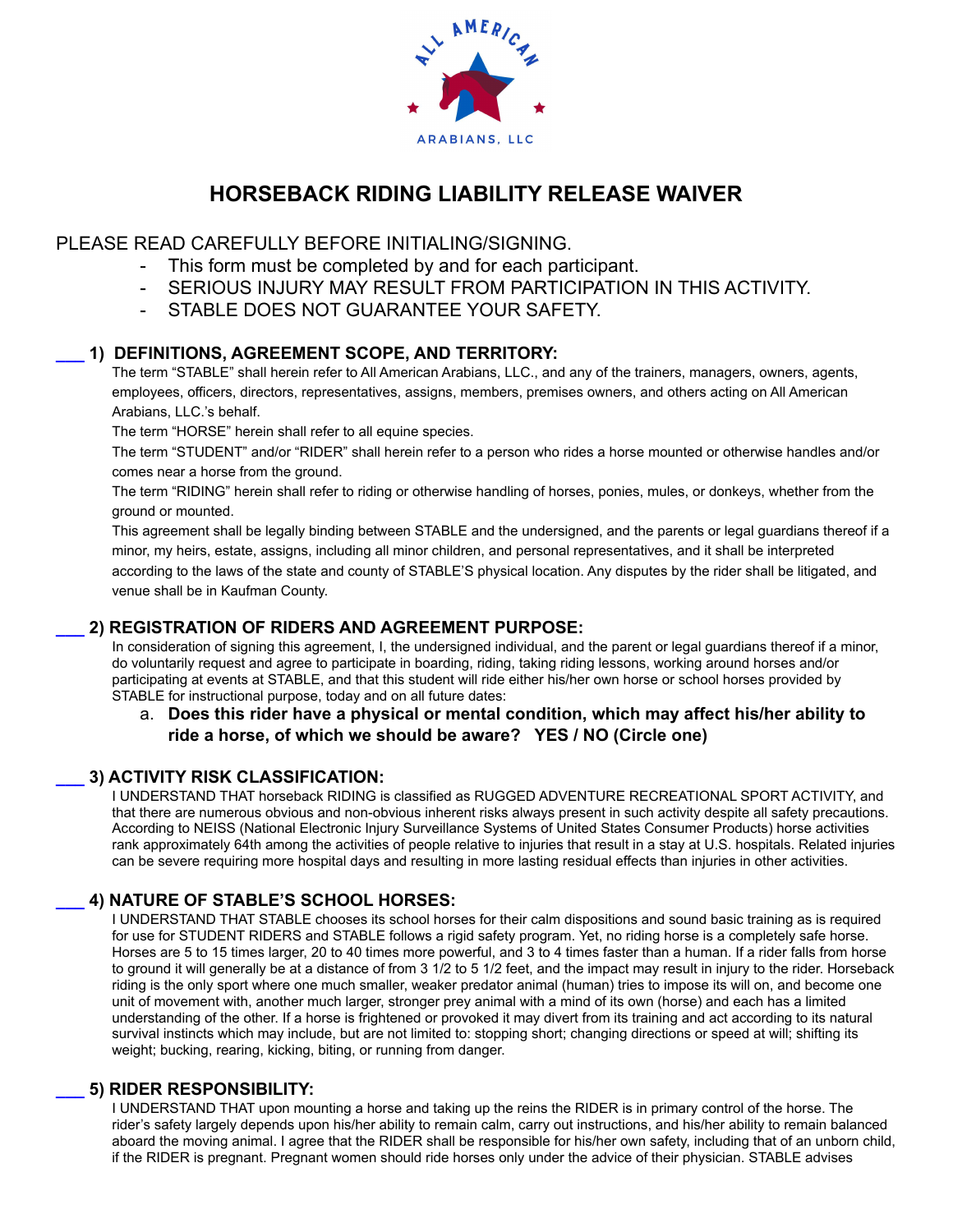

pregnant women not to ride horses. I understand that I should not stand behind horses, that I will not enter stalls with horses, unless the horse is owned by RIDER.

## **\_\_\_ 6) CONDITIONS OF NATURE AND INSPECTION OF PREMISES:**

I UNDERSTAND THAT STABLE is NOT responsible for total or partial acts, occurrences, or elements of nature that can scare a horse, cause it to fall, or react in some other unsafe way. **SOME EXAMPLES ARE:** Thunder, lightning, rain, wind, wild and domestic animals, insects, reptiles, which may walk, run, or fly near, or bite or sting a horse or a person, and irregular footing on out-of-door groomed or wild land which is subject to constant change in condition according to weather, temperature, and natural and man-made changes in landscape. The RIDER and parent or legal guardian have inspected STABLE'S facilities and are satisfied that all premise conditions are reasonably safe for RIDER'S intended purpose, usage and presence upon STABLE'S PREMISES.

## **\_\_\_ 7) SADDLE GIRTH/NATURAL LOOSENING:**

I UNDERSTAND THAT saddle girths (saddle fasteners around horse's belly) may loosen during a ride. I agree that I have checked the saddle and girth before riding. If a rider notices a loose saddle during a lesson, he/she must alert the riding instructor as quickly as possible so action can be taken to avoid slippage of saddle and a potential fall from the animal.

## **\_\_\_ 8) ACCIDENT/MEDICAL INSURANCE:**

I AGREE THAT should an emergency medical treatment be required, I and/or my own accident/medical insurance company shall pay for all such incurred expenses.

#### **\_\_\_ 9) PROTECTIVE HEADGEAR WARNING:**

I AGREE THAT, I, for myself and on behalf of my child and/or legal ward have been fully warned and advised by STABLE that protective headgear which meets or exceeds the quality standards of the SEI CERTIFIED ASTM STANDARD F 1163 Equestrian helmet, should be purchased at RIDER'S expense and worn while riding and being near horses and that I do understand that the wearing of such headgear at these times may reduce the severity of some of the wearer's head injuries and possibly prevent the wearer's death from happening as the result of a fall and other occurrences. Furthermore, RIDER should wear proper clothing including shoes that have a heel (no tennis shoes or flip flops).

#### **\_\_\_ 10) LIABILITY RELEASE**:

I AGREE THAT in consideration of STABLE allowing my participation in this or any activity, under the terms set forth herein, I, the RIDER, for myself and on behalf of my child and/or legal ward, heirs, administrators, personal representatives or assigns, do agree to hold harmless, release, and discharge STABLE, its owners, agents, employees, officers, directors, representatives, assigns, members, owners of premises and trails, affiliated organizations, and Insurers, and others acting on its behalf (hereinafter, collectively referred to as "Associates"), of and from all claims, demands, causes of action and legal liability, whether the same be known or unknown, anticipated or unanticipated, due to STABLE'S and/or ITS ASSOCIATES ordinary negligence; and I do further agree that except in the event of STABLE'S gross negligence and willful and wanton misconduct, I shall not bring any claims demands, legal action, against STABLE and ITS ASSOCIATES as stated above in this clause, for any economic and non-economic losses due to bodily injury, death, property damage, sustained by me and/or my minor child or legal ward in relation to the premises and operations of STABLE, to include while riding, handling, or otherwise being near horses owned by or in the care, custody and control of STABLE, whether on or off the premises of STABLE. EQUINE LAW IS APPLICABLE IN MOST ALL STATES

#### **\_\_\_ 11) EQUINE ACTIVITY LIABILITY ACT WARNING:**

I ACKNOWLEDGE THAT I have reviewed this state's EQUINE ACTIVITY LIABILITY ACT WARNING which is written below and incorporated by reference herein.

#### **WARNING**

## **UNDER TEXAS LAW (CHAPTER 87, CIVIL PRACTICE AND REMEDIES CODE), AN EQUINE PROFESSIONAL IS NOT LIABLE FOR AN INJURY TO OR THE DEATH OF A PARTICIPANT IN EQUINE ACTIVITIES RESULTING FROM THE INHERENT RISKS OF EQUINE ACTIVITIES.**

"Participant in equine activities" means riding, handling, training, driving, assisting in the medical treatment of, being a passenger on, or assisting a participant or sponsor with an equine animal.